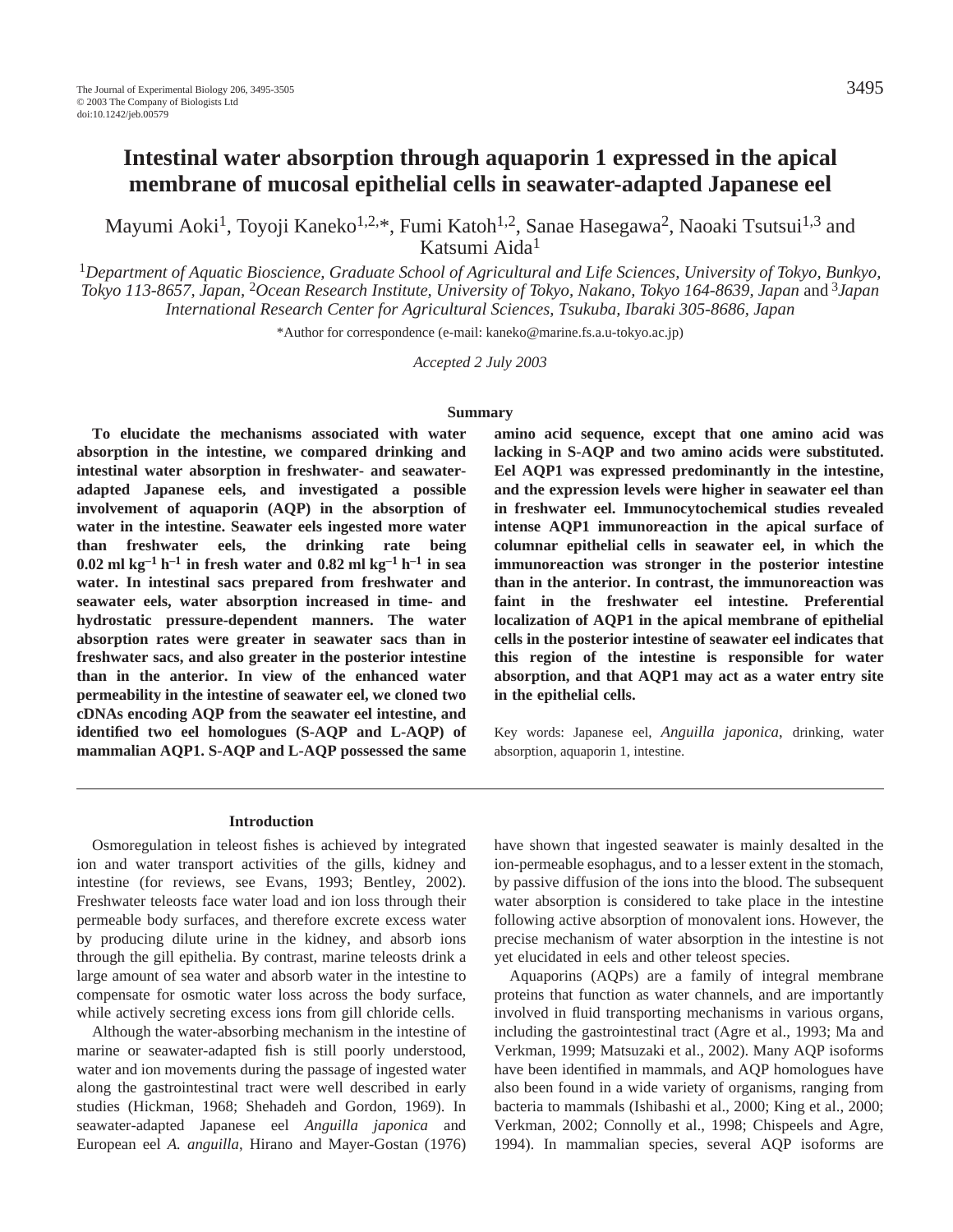expressed in the gastrointestinal tract, and are presumably involved in water transport (Ma and Verkman, 1999). In teleost species, however, only three AQP homologues have been identified to date: AQP0 from the lens of killifish *Fundulus heteroclitus* (Virkki et al., 2001) and AQP3 from the gills of European eel and Japanese dace *Tribolodon hakonensis* (Cutler and Cramb, 2002; Hirata et al., 2003). It is not clear, therefore, if AQP is involved in the water-absorbing process in the fish intestine.

In the present study, to elucidate the mechanisms associated with water absorption in the intestine of seawater-adapted eels, the following experiments were done. (1) To reinvestigate the importance of drinking in seawater-adapted fish, the drinking rate was compared in freshwater- and seawater-adapted eels. (2) Water absorption was examined in intestines isolated from freshwater- and seawater-adapted eels, with reference to the intestinal hydrostatic pressure. (3) A water-channel molecule was explored as a possible water entry site in the intestinal epithelia. We successfully identified homologues of AQP1 from the eel intestine, and compared its expression and morphological distribution in the intestines of freshwater- and seawater-adapted eels.

### **Materials and methods**

#### *Fish*

Cultured Japanese eels *Anguilla japonica* Temminck and Schlegel, weighing approximately 200 g, were obtained from a commercial supplier in Tokyo. After acclimation to laboratory conditions in freshwater for 2–3 days, half of the fish were acclimated to 50% seawater for 2 days and then transferred to full-strength seawater, while the other half were maintained in freshwater. Both freshwater and seawatertransferred eels were reared in their respective environments at least for 1 week before use for the following experiments. The temperature was maintained at 25°C, and the fish were not fed during this period.

#### *Measurement of drinking*

To determine the amount of ingested water, freshwater- and seawater-adapted eels were immersed in 0.01% Trypan Blue in their respective environments. The fish were sampled at 0, 2, 4, 6 and 18 h after immersion in both experimental groups. At the time of sampling, the fish were anesthetized with 0.1% 3-aminobenzoic acid ethyl ester (Sigma, St Louis, MO, USA), and the body mass was determined. The abdominal cavity was opened and the intestine tied off at the anterior esophagus and the rectum with cotton threads to prevent the ingested water from leaking. The gastrointestinal tract tied at both ends was carefully removed, and the ingested water was collected into a conical graduated measuring container (100 ml). The remaining dye in the tract was washed out with distilled water, which was combined with the ingested water. Distilled water was added to the recovered solution to a final volume of 7 ml.

To measure the volume of the ingested water, duplicate sample solutions and serial dilutions (1, 1/2, 1/4, 1/8, 1/16, 1/32

and  $1/64$ ) of the environmental waters  $(250 \text{ ml} \text{ each})$  were placed in wells of a 96-well plate, and the absorbance at 550 nm measured using a microplate reader (DigiScan 340, Asys Hitech, Eugendorf, Austria). Since the standard curve was linear within this range, the dilution factor (DF) was calculated from the regression line. The amount of ingested water (W; ml  $kg^{-1}$ ) was calculated from the following equation:

$$
W = FV \times DF \times BW^{-1}, \qquad (1)
$$

where  $FV$  (ml) is the final volume of the sample  $(7 \text{ ml})$ , and BW (kg) is the body mass of the fish.

## *Preparation of the intestinal sac*

After anesthesia with 0.1% 3-aminobenzoic acid ethyl ester, the intestines were isolated from freshwater- and seawateradapted eels. After rinsing out the contents of the intestines with balanced salt solution (BSS:  $140 \text{ mmol } l^{-1}$  NaCl, 3.0 mmol  $l^{-1}$  KCl, 1.25 mmol  $l^{-1}$  MgSO<sub>4</sub>, 0.4 mmol  $l^{-1}$  $NaH_2PO_4$ , 2.0 mmol  $l^{-1}$  NaHCO<sub>3</sub>, 1.5 mmol  $l^{-1}$  CaCl<sub>2</sub>, 10 mmol  $l^{-1}$  Hepes, pH 7.4), the intestines were preincubated in BSS for  $1-2$  h at  $25^{\circ}$ C. A polyethylene tube (inner diameter, 1.4 mm; outer diameter, 1.9 mm), the tip of which was slightly flamed to make a bulge, was inserted into the anterior end of the intestine, and fixed with a cotton thread. The bulge prevents the tube from slipping off the intestine. The other end of the tube was connected to a plastic bottle containing BSS, which was equipped with a handy air pump and a manometer (Manostar Gage, 81FN-10E, Okano, Osaka, Japan) so that the pressure could be regulated. After flushing the air in the lumen with BSS supplied from the bottle, the posterior end of the intestine was tied with a thread.

The eel intestine could be divided into anterior and posterior parts by its external appearance. In macroscopic observations, the anterior intestine appeared thick and short, while the posterior intestine was thin and long. For the measurement of water absorption in anterior and posterior intestines, sacs were prepared in the same way as described above after separating the intestine into the two parts.

#### *Measurement of water absorption*

The intestinal sac was filled with BSS to a hydrostatic pressure of 1.0 kPa, when the length of the intestine between the ties at both ends was recorded. The pressure was then readjusted to 0.5 kPa, 1.0 kPa or 3.0 kPa, and the tube was sealed and cut with flamed cutting pliers at a site close to the anterior end of the intestine. The intestinal sac filled with BSS was lightly blotted on a Kimwipe, weighed, and incubated in  $O<sub>2</sub>$ bubbled BSS with shaking at 25°C. The intestinal sac was weighed to the nearest mg every 30 min for up to 3 h during incubation. The amount of water absorbed across the intestinal wall was estimated as decrease in mass, normalized to give net water absorption per cm of the intestine by dividing by the length measured at 1.0 kPa.

Regional differences in water absorption were examined in sacs prepared from the anterior and posterior intestines, filled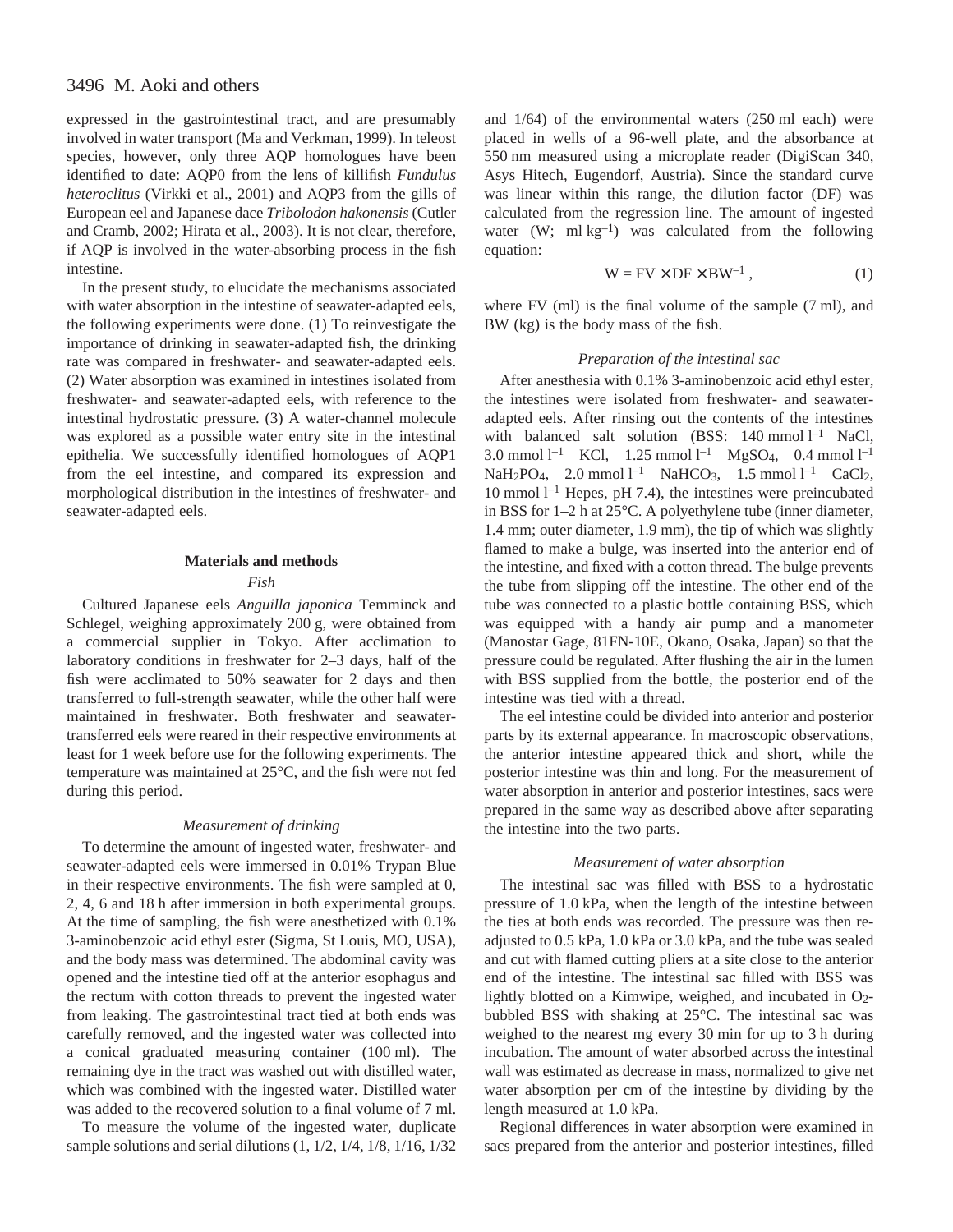with BSS to a hydrostatic pressure of 3.0 kPa. The sac loss of mass during an incubation period of 1 h in BSS was determined as described above. The water absorption rate was presented as the mass loss per  $\text{cm}^2$  of the surface area per hour. For the surface area measurement, the sac was spread serosal side down and the area was determined on the basis that the spread tissue was a rectangle.

### *Isolation of cDNA fragment encoding AQP*

Seawater-adapted eels were used for total RNA preparation. After anesthesia, the intestines were dissected out, frozen in liquid nitrogen, and stored at –80°C until RNA extraction. Total RNA was extracted from the intestines with ISOGEN (Nippon Gene, Tokyo, Japan). Reverse transcription was carried out using dT-adaptor primer (dT-AP; 5′-ACGGACTC- $GAGTCGACATCGA(T)<sub>17</sub>-3'$  and Superscript<sup>TM</sup> II reverse transcriptase (Invitrogen, Carlsbad, CA, USA) at 42°C for 10 min and at  $50^{\circ}$ C for 1 h.

AQP belongs to the major intrinsic protein (MIP) family, which has two NPA (Asn-Pro-Ala) motifs that are highly conserved in the most of MIPs from various animals, plants and bacteria (Park and Saier, 1996). To obtain cDNA fragments encoding AQP, the following degenerated primers were designed based on sequences surrounding these motifs in the MIPs identified so far: sense, fAQP-I (5′-CAYATHAAYC-CIGCNGTNAC-3′); antisense, rAQP-S (5′-CCRAAISWICK-NGCNGGRTT-3′). The first-strand cDNA was amplified with *Taq* DNA polymerase (Takara *Taq*, Takara, Japan) by polymerase chain reaction (PCR) for 40 cycles (94°C for 30 s, 55 $\degree$ C for 30 s and 72 $\degree$ C for 1 min). The PCR products were ligated into pCR 2.1-TOPO vector (Invitrogen), and sequenced using a DNA sequencer (SQ-5500, Hitachi, Tokyo, Japan).

### *Rapid amplification of cDNA ends (RACE)*

For 3′ RACE, a gene-specific primer F0 (5′-TCTAGGA-CACCTAACAGCCAT-3′) and adaptor primer 1 (AP1; 5′-ACGGACTCGAGTCGACAT-3′) were designed. The reaction product amplified by 40 cycles of PCR (94°C for 30 s,  $60^{\circ}$ C for 30 s and  $72^{\circ}$ C for 1 min) was subcloned into pBluescript SK (–) vector (Stratagene, La Jolla, CA, USA) and sequenced.

For 5′-RACE, three gene-specific primers, R1 (5′-GCTAC-GACGTACATGA-3′), R2 (5′-TTGAGCATGCTGATCTG-GCA-3′) and R3 (5′-CAGCATGCCCAGGGTGA-3′) were designed. First-strand cDNA was synthesized from total RNA with R1, as described above. The resulting cDNA was tailed with poly(dA) by a 3'-end labeling kit (Amersham Biosciences, Piscataway, NJ, USA). Using dT-AP, AP1, R2 and poly(dA) tailed cDNA, the first PCR was conducted in the following profiles: 3 cycles of 94 $\rm ^{\circ}C$  for 30 s, 50 $\rm ^{\circ}C$  for 1 min and 72 $\rm ^{\circ}C$  for 2 min, and 37 cycles of 94 $\degree$ C for 30 s, 60 $\degree$ C for 30 s and 72 $\degree$ C for 2 min. The second PCR was performed using AP1, R3 and a tenfold diluted reaction mixture of the first PCR product as a template with a cycle protocol as follows: 40 cycles of 94°C for 30 s,  $60^{\circ}$ C for 30 s and  $72^{\circ}$ C for 1 min. The second PCR product was subcloned and sequenced as described above.

# *Intestinal water absorption through AQP1 in eel* 3497

To confirm the nucleotide sequences of two cDNA clones encoding AQP (S-AQP and L-AQP), 41 cycles of PCR (94°C for 30 s and  $68^{\circ}$ C for 90 s) were performed with a genespecific sense primer, AQPexF2 (5′-CAGGGATCCATGAC-GAAGGAGCTCAAGA-3′), and adaptor primer 2 (AP2; 5′- ACGGACTCGAGTCGACATCGAT-3′). The resultant PCR products containing a full-length open reading frame and 3′ untranslated region were ligated into pCR 2.1-TOPO vector and sequenced using an ABI PRISM 310 Genetic Analyzer (Applied Biosystems, Foster City, CA, USA).

## *Analysis of the amino acid sequence*

Kyte–Doolittle hydropathy profile of the deduced amino acid sequence was analyzed using GENETIX-MAC version 8.0 software (Software Development, Tokyo, Japan) at a 10 residue window. The amino acid identities between eel and other AQPs were analyzed by the BLAST search (Altschul et al., 1997).

### *Northern blot analysis*

The heart, muscle, liver, intestine, gill, stomach, spleen, swim bladder, kidney and testis were removed from freshwater- and seawater-adapted eels. Total RNA was isolated from these tissues, as described above.  $20 \mu$ g of total RNA were electrophoresed on a 1.2% formamide–agarose gel and transferred to BIODYNE B membrane (PALL, East Hills, NY, USA). A cDNA fragment corresponding to nucleotides 546–975 in S-AQP and to nucleotides 549–978 in L-AQP was labeled with  $[\alpha^{-32}P]$ dCTP (Amersham Biosciences) using MegaprimeTM DNA labeling system (Amersham Biosciences). The membrane was hybridized with the radiolabeled probe  $(3.7\times10^5$  cpm ml) in 50% formamide, 6 $\times$  SSC, 2 $\times$  Denhardt's solution,  $0.4\%$  SDS, and  $0.1$  mg ml<sup>-1</sup> calf thymus DNA at 42°C for 16 h. After washing in  $0.2 \times$  SSC containing 0.1% SDS at  $60^{\circ}$ C for 5 min, the membrane was exposed to Fuji Xray film (Fuji Film, Tokyo, Japan). RNA ladder (Invitrogen) was used as the molecular mass marker.

For quantitative analysis of AQP mRNA, intestines were isolated from freshwater- and seawater-adapted eels (*N*=3 each), and cut into the anterior and posterior parts. RNA extraction and northern blot analysis were carried out as described above. Hybridization signals were quantified as described previously (Tsutsui et al., 2000). The highest mRNA level determined in the posterior intestine of a seawater eel was designated an arbitrary value of 100.

### *Antibody*

A polyclonal antibody was raised in a rabbit against a synthetic peptide corresponding to part of the C-terminal region of eel AQP1 molecules (amino acid residues 241–255 in S-AQP and 242–256 in L-AQP). The antigen designed was Gly-Pro-Asp-Gly-Asp-Tyr-Asp-Val-Asn-Gly-Pro-Asp-Asp-Val-Pro. The antigen conjugated with keyhole limpet hemocyanin (KLH) was emulsified with complete Freund's adjuvant, and immunization was performed in a New Zealand white rabbit (Sawady Technology, Tokyo, Japan).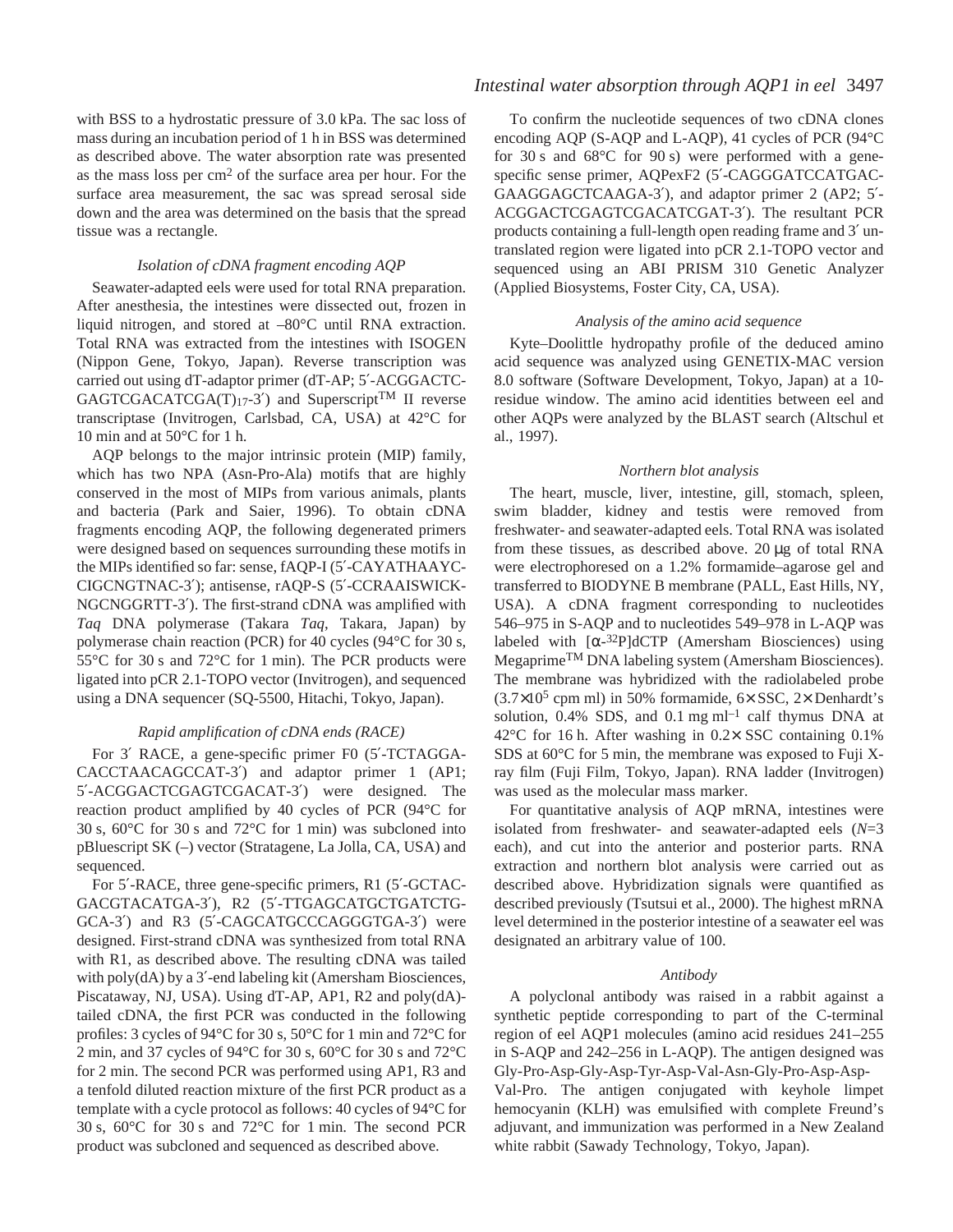## *Western blot analysis*

The specificity of the antibody raised against the synthetic peptide was confirmed by western blot analysis. Prior to western blotting, the sample was subjected to immunoprecipitation. The intestine was isolated from seawater-adapted eel, and spread in lysis buffer consisting of IP buffer (pH 7.4; 140 mmol  $l^{-1}$  NaCl, 2 mmol  $l^{-1}$  KCl, 10 mmol  $l^{-1}$  Hepes and 5 mmol  $l^{-1}$  EDTA), inhibitors  $[10 \text{ mmol } l^{-1}$  Benzamidine, 1 mg ml<sup>-1</sup> Pepstatin and  $2$  mmol  $1^{-1}$  phenylmethylsulfonyl fluoride (PMSF)] and 1% Triton X-100. The mucosa and submucosa were scraped off with a blade, homogenized and left in IP buffer on ice for 40 min to lyse the cells. The lysate was centrifuged at  $5000g$ for 5 min at  $4^{\circ}$ C, and supernatant was incubated with 2 ml of the antibody at room temperature for  $3 h$ . Slurry (20 ml) containing 50% protein A–sepharose beads (Amersham Biosciences, Uppsala, Sweden) was added to the sample, and the mixture was incubated for 1 h at room temperature. After washing with IP buffer and centrifugation at  $10000\,\text{g}$ , 30 ml of hot Laemmli buffer containing 5% β-mercaptoethanol was added, and the mixture was incubated at  $65^{\circ}$ C for 15 min. The sample was then centrifuged at  $10000\,\text{g}$  for 2 min, and the supernatant frozen for later western blotting.

The sample was separated by SDS–polyacrylamide gel electrophoresis using 7.5% polyacrylamide gels. After electrophoresis, the protein was transferred from the gel to a polyvinylidene difluoride membrane (Atto, Tokyo, Japan). After blocking with 2% skimmed milk at 4°C overnight, the membranes were incubated with the antibody diluted at 1:100 for 1 h at room temperature. The membranes were then incubated with protein A–gold conjugate (British Biocell International, Cardiff, UK) for 1 h and visualized by using silver-enhancing reagents (British Biocell International). The specificity of the immunoreaction was confirmed by incubating the membrane with normal rabbit serum (NRS) in place of the specific antibody.

#### *Immunocytochemistry*

To examine the localization of AQP1 and possible differences in its distribution pattern between freshwater- and seawater-adapted eels, the intestinal sections were stained immunocytochemically with the antibody specific for eel AQP1.

After anesthesia, the intestines were removed from freshwater- and seawater-adapted eels (*N*=3 each). The intestines were washed by flushing with  $0.1 \text{ mol} l^{-1}$  phosphatebuffered saline (PBS, pH 7.4), and cut into the anterior and posterior parts. The anterior and posterior intestines were fixed in 4% paraformaldehyde in  $0.1 \text{ mol } l^{-1}$  phosphate buffer (pH 7.4) for 18 h, and preserved in 70% ethanol. The intestines were then cut into small pieces (approximately 5 mm) across the axis, dehydrated in ethanol, and embedded in Paraplast. Serial sections were cut at 4 mm thickness and mounted on gelatin-coated slides. To examine the general morphology of the intestines of freshwater- and seawater-adapted eels, some sections were stained with Mayer's Hematoxylin and Eosin.

The sections were immunocytochemically stained using the avidin–biotin–peroxidase complex (ABC) method (Hsu et al., 1981), using commercial reagents (Vectastain ABC kit, Vector Laboratories, Burlingame, CA, USA). In brief, deparaffined sections were incubated sequentially with:  $(1)$  0.6%  $H<sub>2</sub>O<sub>2</sub>$  for  $30 \text{ min}$ , (2)  $2\%$  normal goat serum for  $30 \text{ min}$ , (3) anti-eel AQP1 diluted at 1:1000 at 4°C, (4) biotinylated anti-rabbit IgG for 30 min, (5) ABC for 1 h, and (6) 0.02% 3, 3'diaminobenzidine tetrahydrochloride (DAB) containing  $0.005\%$  H<sub>2</sub>O<sub>2</sub> for 5 min. The sections were observed under a microscope (Nikon E800, Tokyo) equipped with a differential interference contrast device. The specificity of the immunoreaction was confirmed by incubating the sections with NRS in place of the specific antibody.

#### *Statistics*

Numerical data were expressed as the mean  $\pm$  s.e.m. Statistical analysis was performed using StatView 5.0 software (Hulinks, Tokyo, Japan). Significant differences at *P*<0.01 were determined by Fisher's PLSD after using two-way factorial analysis of variance (ANOVA).

### **Results**

### *Drinking in freshwater- and seawater-adapted eels*

Fig. 1 shows the time course of changes in amount of water ingested by freshwater- and seawater-adapted eels. The amount of ingested water was always greater in seawater-adapted eel than in freshwater-adapted eel at any sampling point. In seawater-adapted eel, the amount of ingested water increased linearly for up to 18 h after immersion, and the drinking rate was calculated to be  $0.82 \text{ ml kg}^{-1} \text{ h}^{-1}$  from the linear regression. The freshwater-adapted eel, however, scarcely ingested the ambient water, and the drinking rate was calculated to be  $0.02$  ml kg<sup>-1</sup> h<sup>-1</sup>.



Fig. 1. Changes in the amount of water ingested by freshwater- and seawater-adapted eels with time. Drinking rates were estimated to be  $0.02$  ml kg<sup>-1</sup> h<sup>-1</sup> and  $0.82$  ml kg<sup>-1</sup> h<sup>-1</sup> in freshwater and seawater eels, respectively.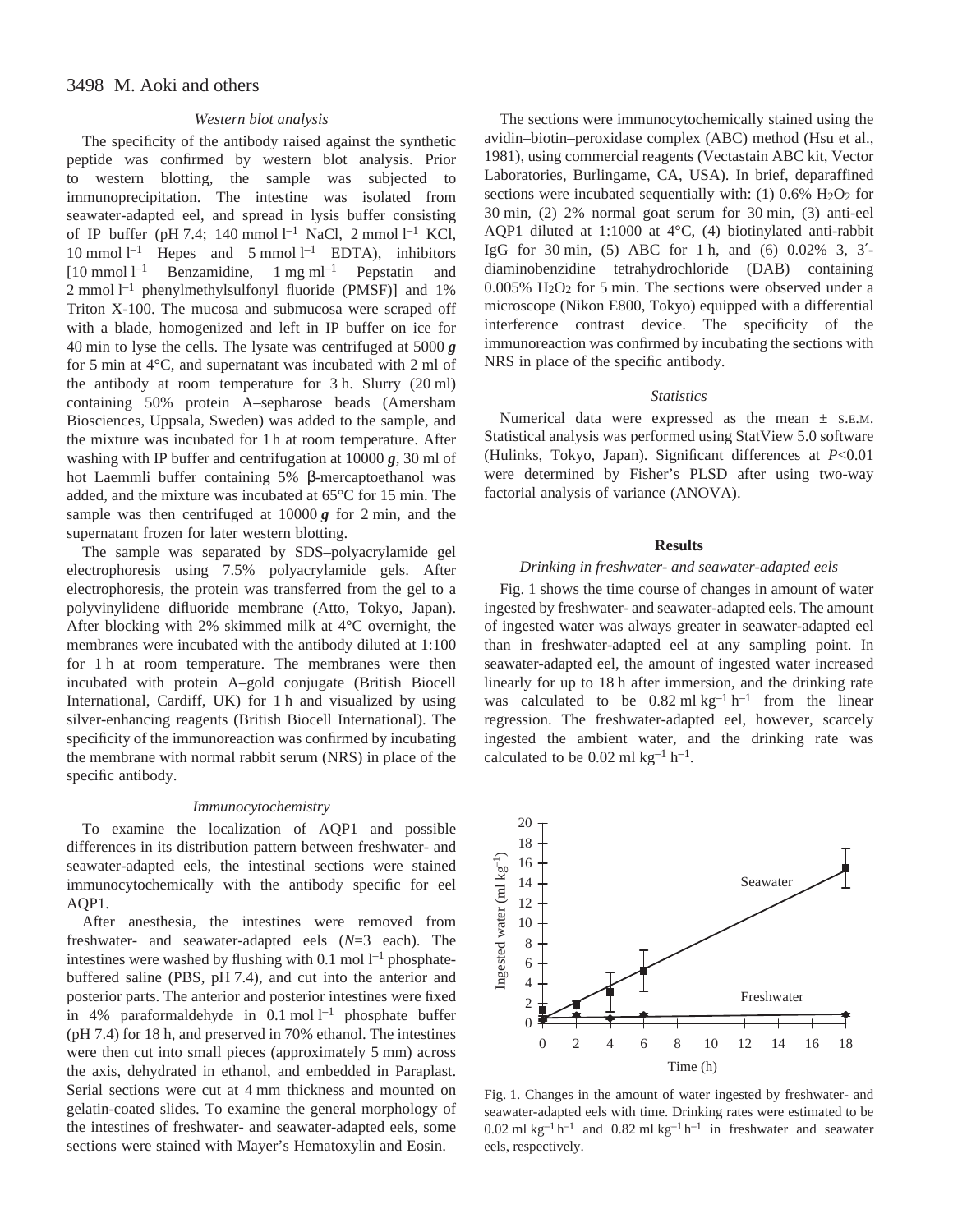## *Water absorption in the intestine*

In intestinal sacs prepared from both freshwater- and seawater-adapted eels, the increase in net water absorption was both time- and hydrostatic pressure-dependent (Fig. 2). The loss of sac mass was linear with time for up to 120 min in any experimental group. The water absorption rate calculated from the linear regression during the  $0-120$  min period was greater at higher hydrostatic pressure (Table·1). Compared at the same pressure, the water absorption rates were 2.7–3.7 times greater in seawater sacs than in freshwater sacs.

The water absorption rates tended to be higher in the posterior than in the anterior intestine in both freshwater- and seawater-adapted eels (Fig. 3). The rates were 2.6 times and 3.9 times higher in the posterior than in the anterior in freshwater and seawater eels, respectively. In the posterior intestine, water absorption was significantly greater (*P*<0.01) in seawater eel than in freshwater eel, whereas the difference was not significant in the anterior intestine.

#### *cDNA cloning and sequence analysis of AQPs*

Based on the DNA sequence of resultant clones, genespecific primers were designed for 3' and 5' RACE. The obtained sequences were merged into a cDNA sequence, which was further confirmed by PCR to generate the full-length cDNA encoding AQP. As a result, the cDNAs for two



Fig. 2. Water absorption in intestinal sacs prepared from freshwaterand seawater-adapted eels. The water absorption increased with time and pressure. Water absorption rates were 2.7–3.7 times greater in seawater sacs than in freshwater sacs when compared at the same pressure.

Table 1. *Water absorption rates of intestinal sacs prepared from freshwater- and seawater-adapted eels*

|                | Rate (mg cm <sup>-1</sup> h <sup>-1</sup> ) <sup>*</sup> |          |                    |
|----------------|----------------------------------------------------------|----------|--------------------|
| Pressure (kPa) | Freshwater                                               | Seawater | Ratio <sup>†</sup> |
| 0.5            | 3.78                                                     | 14.00    | 3.70               |
| 1.0            | 6.26                                                     | 21.77    | 3.48               |
| 3.0            | 10.56                                                    | 28.87    | 2.73               |

\*Water absorption rate was calculated from the linear regression during a  $0-120$  min period.

†Ratio of water absorption rate in seawater-adapted eel to that in freshwater-adapted eel.

AQPs were isolated, and were designated as S-AQP (DDBJ/EMBL/GenBank accession no. AB094502) and L-AQP (AB094501). S-AQP cDNA consisted of 1195 bp, containing 36 bp of a 5' untranslated region (UTR), 786 bp of an open reading frame (ORF) and 373 bp of 3' UTR, and L-AQP cDNA consisted of 1198 bp, containing 36 bp of 5' UTR, 789 bp of an ORF and 373 bp of 3' UTR.

The cDNAs for S-AQP and L-AQP encoded 262 and 263 amino acid residues, respectively. The deduced amino acid sequences of S- and L-AQPs are shown in Fig. 4. Both AQPs possessed the same amino acid sequence, except for a lack of one amino acid in S-AQP (corresponding to Asn<sup>116</sup> in L-AOP) and substitutions of two amino acids  $(AIa<sup>117</sup>$  and Glu<sup>125</sup> in S-AQP,  $Thr^{118}$  and  $Lys^{126}$  in L-AQP). According to the hydropathy analysis, both S- and L-AQPs contained six putative transmembrane domains, five connecting loops, and cytoplasmic N- and C-terminal domains, all of which are widely conserved among AQP molecules. The second and fifth loops contained the NPA motifs, which is also characteristic of AQP molecules. Both S- and L-AQPs exhibited the highest identity to mouse AQP1 and frog AQP-channel forming



Fig. 3. Water absorption rates in the anterior and posterior intestine of freshwater- and seawater-adapted eels. The posterior intestine of seawater eel showed the highest water absorption rate. \*Significantly different from the values of freshwater-adapted eels; <sup>†</sup>significantly different from the values of the anterior intestine at *P<*0.01.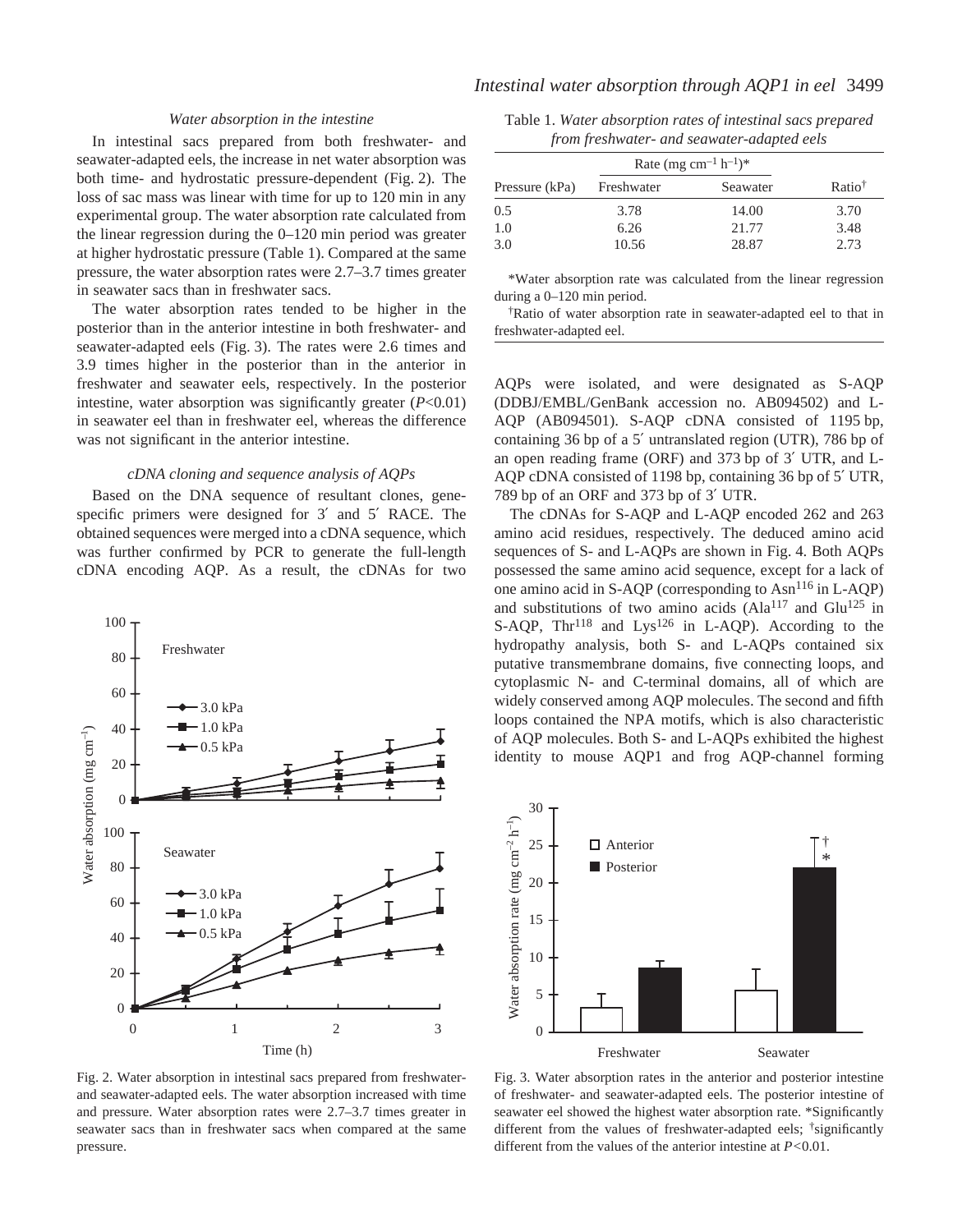| S-AOP<br>$L- AOP$ | -RHNSNPDOEVKVSLAFGLSIATLAOSLGHISGAHLNPAVTLGMLASCOIS<br>MTKELKSKAFWRAVLAELLGMTLFIFLSIAAAIGN--<br>-RHNSNPDOEVKVSLAFGLSIATLAOSLGHISGAHLNPAVTLGMLASCOIS<br>MTKELKSKAFWRAVLAELLGMTLFIFLSIAAAIGN---- | 85<br>85 |
|-------------------|------------------------------------------------------------------------------------------------------------------------------------------------------------------------------------------------|----------|
| AOP1              | $*$ $*$<br>$\star$                                                                                                                                                                             | 90       |
| $S- AOP$          | MLKAVMYVVAOMLGSSVASGIVYGVRPONN-TALGLNSLNEISPS-OGVGVEFLATFOLVLCVIATTDKRRRDVTGSAPLAIGLSVALGH                                                                                                     | 173      |
| $L- AOP$          | MLKAVMYVVAOMLGSSVASGIVYGVRPONNNTTLGLNSLNKISPS-OGVGVEFLATFOLVLCVIATTDKRRRDVTGSAPLAIGLSVALGH                                                                                                     | 174      |
| AOP1              | $I.R. \ldots II \ldots CV.AI \ldots TA.LS. ITSSLVDNS \ldots R.D.AHGVN.G \ldots L.I.IIG.L \ldots L.L \ldots L.R \ldots L.G \ldots \ldots \ldots \ldots \ldots$                                  | 180      |
| S-AOP             | LTAISFTGCGINPARSFGPALILGNFTNHWVYWVGPMCGGVAAALVYDFLLHPKFDDFPERMKVLVSGPDGDYDVNGPDDVPAVEMSSK                                                                                                      | 262      |
| L-AOP             | LTAISFTGCGINPARSFGPALILGNFTNHWVYWVGPMCGGVAAALVYDFLLHPKFDDFPERMKVLVSGPDGDYDVNGPDDVPAVEMSSK                                                                                                      | 263      |
| AOP1              |                                                                                                                                                                                                | 269      |

Fig. 4. Deduced amino acid sequences of eel homologues of AQP1, S-AQP and L-AQP, in comparison to the sequence of mouse AQP1. Periods and hyphens indicate identical residues and gaps introduced for alignment, respectively. Two NPA motifs are shaded. Asterisks indicate differences between S-AQP and L-AQP. The antibody was raised against a synthetic peptide corresponding to the underlined sequence.

integral protein (CHIP) (59% each). They showed generally high identity to AQP1s in other species (55–59%), whereas the identities to the other AQPs (AQP0 and 2–10) were less than 50%. Thus, S-AQP and L-AQP were considered to be eel homologues of AQP1. Among teleost species, both S-AQP and L-AQP shared 25% identity with European eel AQP3, 48% identity with killifish AQP0, and 24% identity with Japanese dace AQP3.

### *Tissue distribution of AQP1 mRNA*

Tissue-specific expression of AQP1 mRNA was analyzed by northern hybridization (Fig. 5). In both freshwater and seawater eels, hybridized signals were detected as a single band of approximately 1.3 kb in the heart, intestine, spleen and swim bladder, but not in the other tissues examined. It was confirmed that the size of the mRNA was in agreement with that of the cDNAs for S- and L-AQPs obtained in this study. The expression levels of AQP1 mRNA in the intestine were higher in seawater eel than in freshwater eel, whereas such trend was not observed in the other AQP1-expressing tissues.

### *Quantitative analysis of AQP1 mRNA levels in the intestine*

The expression levels of AQP1 mRNA in the anterior and posterior intestines were examined in freshwater and seawater eels (Fig. 6). Compared separately in the anterior and posterior intestines, AQP1 mRNA levels were significantly higher in seawater eel than in freshwater eel (*P*<0.01). There was a



Fig. 5. Tissue distribution of eel AQP1 (S-AQP and L-AQP) mRNA determined by northern hybridization in freshwater (FW)- and seawater (SW)-adapted eels. Hybridization signals were detected as a single band of approximately 1.3 kb (arrows) in the heart, intestine, spleen and swim bladder, but not in the other tissues examined.

tendency for AQP mRNA to accumulate more highly in the posterior than in the anterior in both freshwater and seawater eels; however, the differences were not significant.

#### *Western blot analysis*

In western blot analysis, the antibody recognized a major protein band of approximate size 30 kDa in the intestine of seawater-adapted eel (Fig. 7). This band was not detected in the control, in which the membrane was incubated with NRS in place of the specific antibody. The other bands with higher molecular mass appeared to be non-specific reactions, and were also observed in the control lane.

#### *General morphology of the intestine*

The intestinal wall consisted of mucosa, submucosa, muscularis and serosa (Fig. 8). The mucosal epithelium was composed of a single layer of columnar epithelial cells with a basally located nucleus. Mucous cells were scattered among the columnar epithelial cells. In both freshwater- and seawateradapted eels, mucous cells were more frequently observed in the posterior intestine than in the anterior. The muscularis



Fig. 6. Quantitative analysis of eel AQP1 (S-AQP and L-AQP) mRNA levels in the anterior and posterior intestines of freshwaterand seawater-adapted eels. \*Significantly different from the freshwater value at *P<*0.01.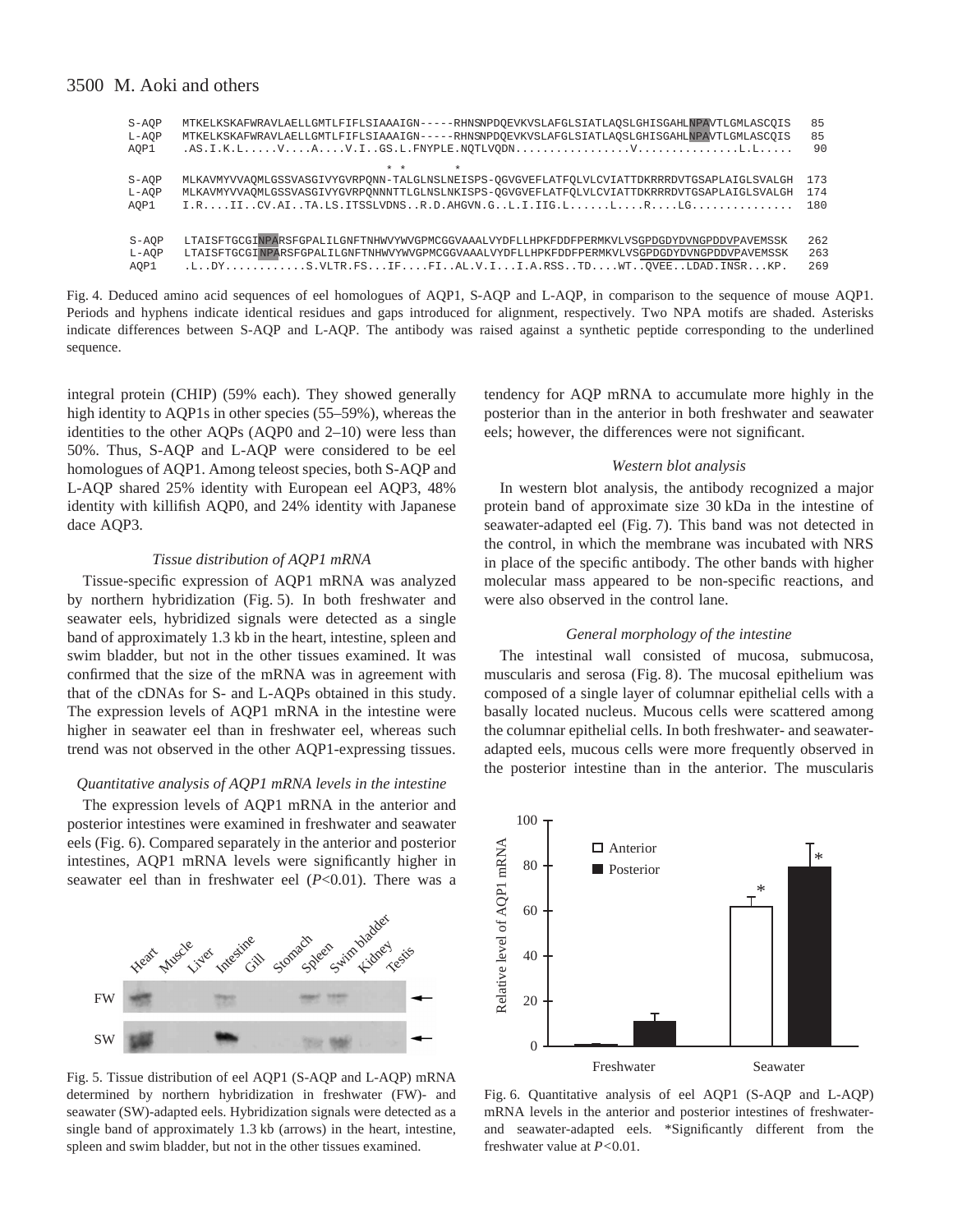

Fig. 7. Western blot analysis for eel AQP1 (S-AQP and L-AQP) expressed in the intestine of seawater-adapted eel. The membranes were incubated with anti-eel AQP1 (lane A) and normal rabbit serum (lane B). The antibody recognized one specific protein band of approximately 30 kDa (arrow), agreeing with the expected molecular mass of eel AQP1. Positions of molecular mass markers (kDa) are indicated on the left.

consisted of the inner circular and outer longitudinal muscle layers. The anterior intestine was generally thicker with the broader muscularis than the posterior. In the anterior intestine, there was no structural difference between freshwater and seawater eels. In the posterior intestine, in contrast, both inner circular and outer longitudinal muscle layers were thinner in seawater eel than in freshwater eel.

# *Intestinal water absorption through AQP1 in eel* 3501

## *Immunocytochemical detection of AQP1 in the intestine*

In seawater-adapted eel, the intense immunoreaction for AQP1 was detected in the apical surface of columnar epithelial cells in the mucosa along the posterior intestines (Fig. 9A,E). Since the apical membrane of most epithelial cells was stained with the antibody, the intestinal folds appeared to be lined with the immunoreactive product, except for the apical surface of mucous cells that were immunonegative. This was in sharp contrast with the anterior intestine, in which AQP1 immunoreaction was faint in the apical membrane of mucosal epithelial cells (Fig. 9C). AQP1 immunoreaction was also faint in the intestine of freshwater-adapted eel (Fig. 9B,D). In both anterior and posterior intestines of freshwater eel, not all epithelial cells showed the immunoreaction, but some cells were immunonegative.

In addition to columnar epithelial cells, AQP1 immunoreaction was detected in endothelial cells of the blood vessels distributed in the muscle layers and, to a lesser extent, in the submucosa and mucosa (Fig. 9A). There was no apparent difference in AQP1 immunoreactivity in the endothelia between the anterior and posterior intestines and between freshwater and seawater eels (data not shown).

#### **Discussion**

Since the early work by Smith (1930), it has become well accepted that seawater fish drink a large amount of ambient water to compensate for osmotic water loss. The present study confirmed a higher drinking rate in seawater-adapted eel than in freshwater-adapted fish; seawater eel ingested a considerable amount of sea water  $(0.82 \text{ ml kg}^{-1} \text{ h}^{-1})$ , while drinking in freshwater eel was considered to be almost



Fig. 8. Cross sections of the anterior (Ante: A,B) and posterior (Post: C,D) intestines from freshwater (FW: A,C)- and seawater (SW: B,D)adapted eels, stained with Hematoxylin and Eosin. In the posterior intestine, both inner circular (c) and outer longitudinal (l) muscle layers were thinner in seawater eel than in freshwater eel, whereas there was no apparent structural difference in the anterior intestine of freshwater and seawater eels. Scale bar, 100 µm.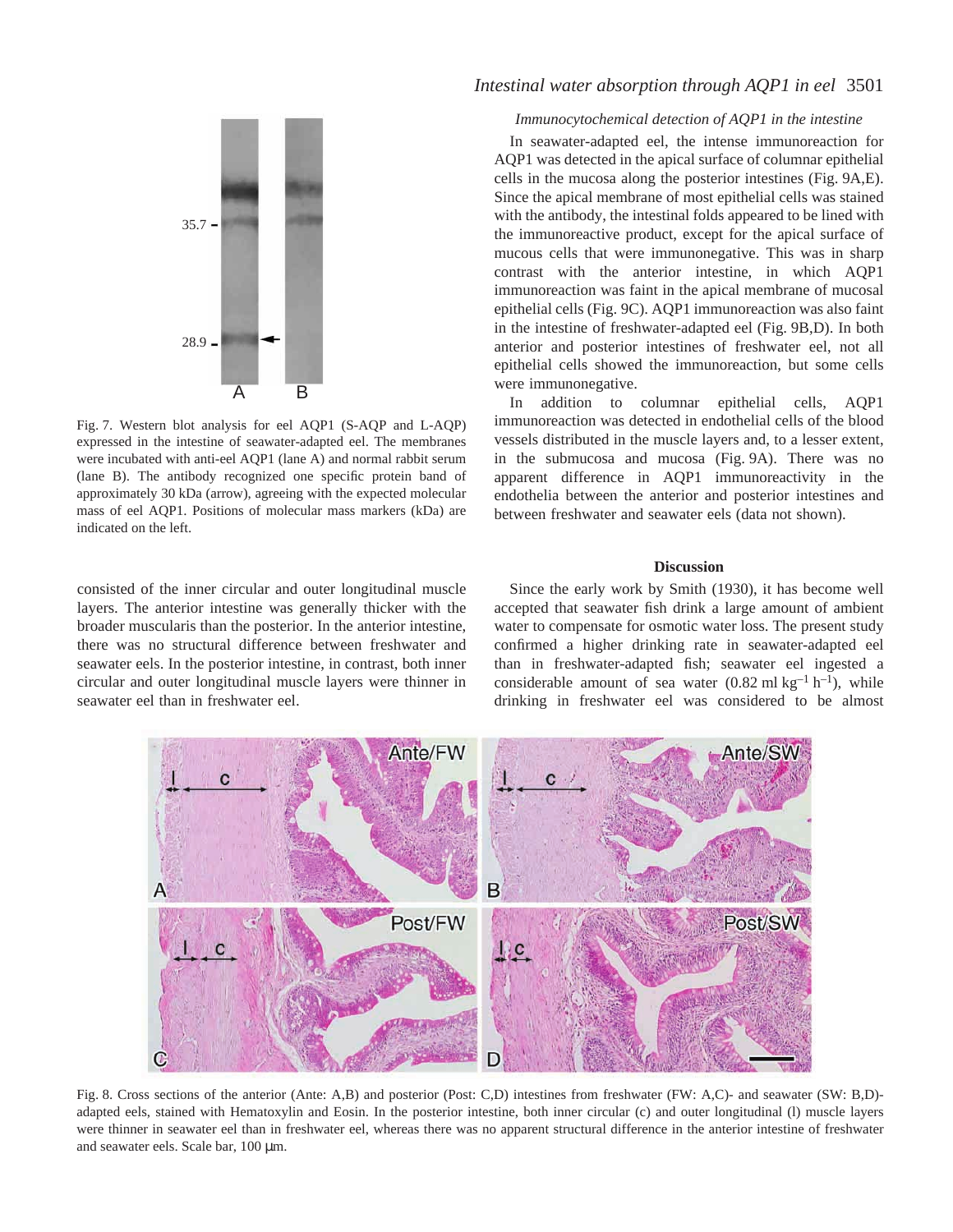

Fig. 9. Cross sections of the anterior (Ante: B,C) and posterior (Post: A,D,E) intestines from freshwater (FW: B,D)- and seawater (SW: A,C,E)adapted eels, stained immunocytochemically with anti-eel AQP1. In seawater eel, intense immunoreaction for AQP1 was observed in the apical surface of columnar epithelial cells (arrows) in the mucosa of the posterior intestine. In addition, AQP1 immunoreaction was detected in endothelial cells of the blood vessels (arrowheads) distributed in the muscularis, submucosa and mucosa. Asterisks indicate mucous cells. Scale bars:  $100 \mu m$  (A);  $50 \mu m$  (B-E).

negligible  $(0.02 \text{ ml kg}^{-1} \text{ h}^{-1})$ . This is in accordance with previous reports for *Anguilla* species (Smith, 1930; Oide and Utida, 1968; Gaitskell and Chester Jones, 1971; Kobayashi et al., 1983).

In seawater-adapted eel, ingested water is desalted in the esophagus by passive diffusion of ions into blood, followed by water absorption in the intestine (Hirano and Mayer-Gostan, 1976). In the present study, water absorption was much higher in the intestinal sacs prepared from seawater-adapted eels than in those from freshwater-adapted eel. Increases in intestinal water absorption have been reported in eels transferred from

freshwater to seawater (Oide, 1967; Oide and Utida, 1967, 1968; Kirsch and Meister, 1982), and our result is in agreement with those previous reports. Similar profiles have been observed in coho salmon (Collie and Bern, 1982) and Atlantic salmon (Veillette et al., 1993) following parr-smolt transformation.

The intestine of eels is largely divided into two anatomically and physiologically distinct regions, the anterior and posterior intestines. In seawater-adapted eel, the present study revealed higher water absorption in the posterior intestine than in the anterior. Similarly, in seawater-adapted coho and Atlantic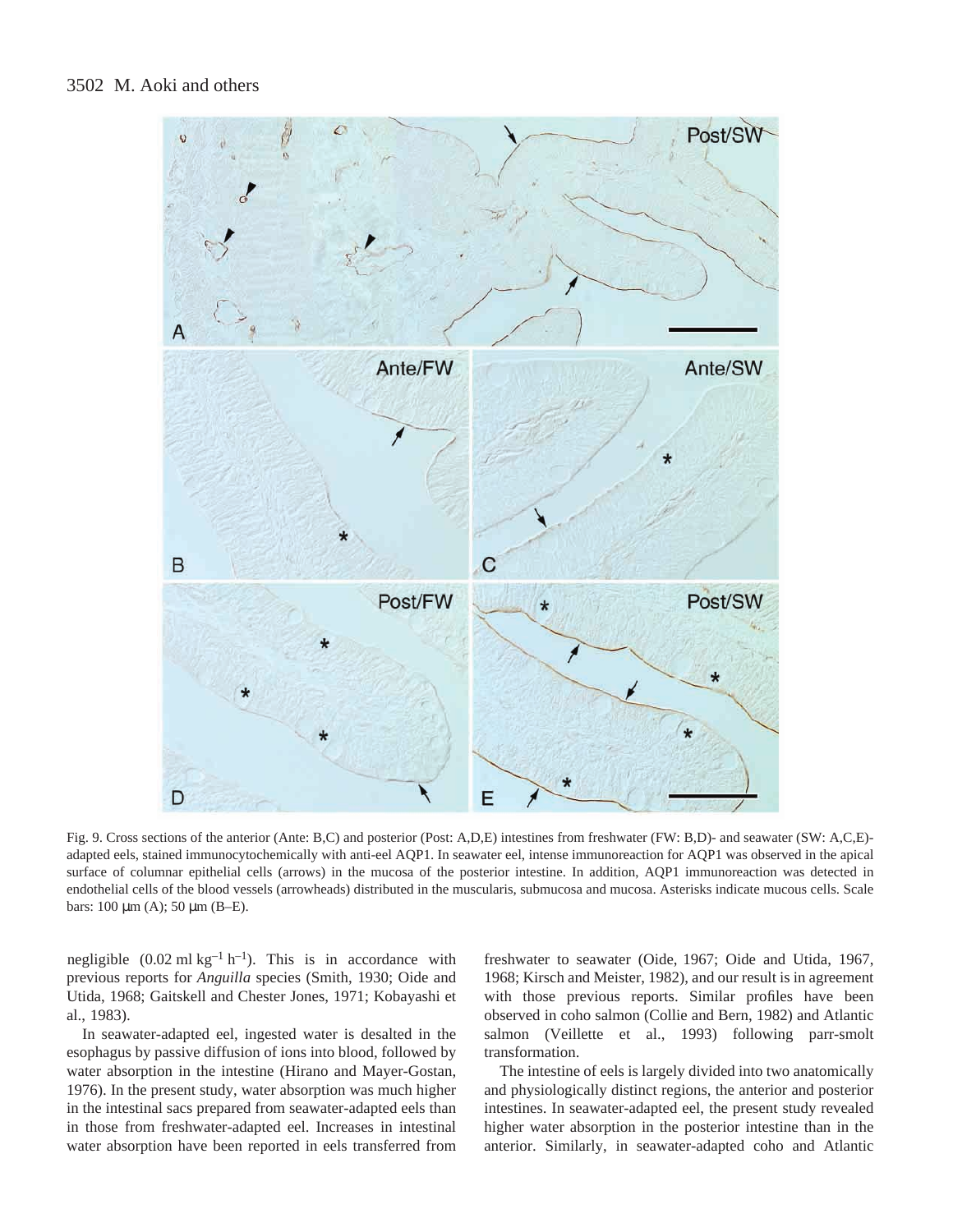salmon, intestinal water transport has been shown to occur in the posterior intestine rather than in the anterior (Collie and Bern, 1982; Veillette et al., 1993). The increased water permeability in the posterior intestine correlated with an apparent morphological change, whereby the muscle layers became thinner after seawater transfer (Fig. 8.) In intestinal sacs from seawater-adapted eel, Ando and Kobayashi (1978) showed that the muscle layers acted as a barrier against water flux, and that the water flux was increased by stripping off the layers. Thus, the higher water permeability in the posterior intestine of seawater-adapted eel may be explained at least in part by the decrease in thickness of the muscle layers.

The decrease in the sac mass was linear with time up to 120 min in any condition. In seawater-adapted eel, however, the slopes were more or less decreasing during incubation after 120 min, probably due to the decrease in the intestinal volume and subsequent decrease in the hydrostatic pressure. Previous studies have not examined the effect of intestinal hydrostatic pressure. Collie and Bern (1982), working with intestinal sacs from coho salmon, did not find significant differences in loss of sac mass with time for hydrostatic pressures between 0–20 cm  $H<sub>2</sub>O$  (0–2.0 kPa), which suggested that the initial pressure was not critical for the determination of the water absorption rate. In the present study, however, the water absorption rate was apparently greater at higher pressure. Thus, the initial hydrostatic pressure should be kept constant for the precise determination and comparison of water absorption rates.

The driving force for active ion transport linked to water absorption in the intestine is provided at least in part by  $Na^+/K^+$ -ATPase, since ouabain (a  $Na^{+}/K^{+}$ -ATPase inhibitor) has been shown to inhibit solute and water transport (Oide, 1967; Collie and Bern, 1982; Veillette et al., 1993). However, although the osmotic gradient established by active ion absorption drives water uptake in the intestine, the increased hydrostatic pressure in the intestinal lumen could also contribute to water transport from the mucosal to serosal side. Although we have not measured the intestinal hydrostatic pressure in freshwater and seawater eels in this study, we may speculate that the pressure is higher in seawater fish than in freshwater fish. The intestines were always more expanded with ingested water in seawater eel than in freshwater eel. This has also been observed in freshwater and 80% seawater-transferred medaka larvae, using confocal laser scanning microscopy in combination with FITC–dextran as an inert marker (Kaneko and Hasegawa, 1999). In mammals, movement of water is the result of the osmotic driving force created by active salt transport and hydrostatic pressure differences (Ma and Verkman, 1999). Involuntary contractile movements during peristalsis could also increase intestinal hydrostatic pressure temporally and locally, which would provide an additional driving force with which to squeeze the water out.

In the present study, we succeeded in cloning two cDNAs encoding AQP from the eel intestine. AQPs were originally defined as homologue proteins of major intrinsic protein of mammalian lens that rapidly and selectively permeate water

(Agre et al., 1993). At least eleven isoforms of AQPs (AQP0–AQP10) have been identified in mammals to date. Sand L-AQPs represent the first AQP1 homologues identified in teleost species. Among AQP isoforms, AQPs 1, 2, 4, 5 and 8 are considered to be water-selective, whereas AQPs 3, 7, 9 and 10 also transport glycerol and other small solutes (Ishibashi et al., 1994, 1997, 1998, 2002; Echevarría et al., 1996). AQP6 has been proposed to function in kidney endosomes as a pHsensitive anion channel (Yasui et al., 1999a,b). Thus, S- and L-AQPs, homologues of mammalian AQP1, are likely to function as water-specific channels in the intestine.

Amino acid sequences of S- and L-AQPs are the same, except for a lack of one amino acid in S-AQP and substitutions of two amino acids. Because of their minor differences, we performed northern hybridization and immunocytochemical studies without distinguishing the two AQP1 homologues, using probes common to S- and L-AQPs.

Northern hybridization analysis revealed that eel AQP1 was expressed predominantly in the intestine, heart, spleen and swim bladder, but not detected in the other tissues examined. Among the AQP1-expressing tissues, higher expression in seawater eel than in freshwater eel was only seen in the intestine. Further quantitative analysis showed that AQP1 expression levels in the intestine were significantly higher in seawater eel than in freshwater eel, when compared separately in the anterior and posterior intestines. Taken together, these findings indicate that AQP1 expressed in the intestine is importantly involved in water-absorbing processes in the seawater eel intestine.

A specific antibody was raised against eel AQP1. The synthetic peptide corresponding to part of the C-terminal region, common to both S- and L-AQPs, was used as the antigen, so the resulting antibody was considered to react with both molecules. In western blot analysis, the antibody recognized one specific band of approximately 30 kDa, the expected molecular mass of eel AQP1, suggesting high specificity of the antibody.

The immunocytochemical detection of AQP1 in the intestine further supports the possible involvement of AQP1 in waterabsorbing processes in the seawater eel intestine. In accordance with increased water absorption and predominant expression of AQP1 in the seawater eel intestine, an intense immunoreaction for AQP1 was detected in the apical surface of columnar epithelial cells in the mucosa along the posterior intestine. By contrast, the immunoreaction was faint in the freshwater eel intestine. Preferential localization of AQP1 in the apical membrane of epithelial cells in the posterior intestine of seawater eel indicates that AQP1 may act as a water entry site in the epithelial cells. It is highly possible that another type of AQP is present in the basolateral membrane, presumably providing an exit pathway for the release of water to the serosal side. In the mammalian kidney collecting duct, AQP2 is located in the apical membrane of the principal cells, whereas AQP3 and AQP4 are present in the basolateral membrane (Marples et al., 1999). Such an arrangement of the different AQP isoforms in the apical and basolateral membranes of the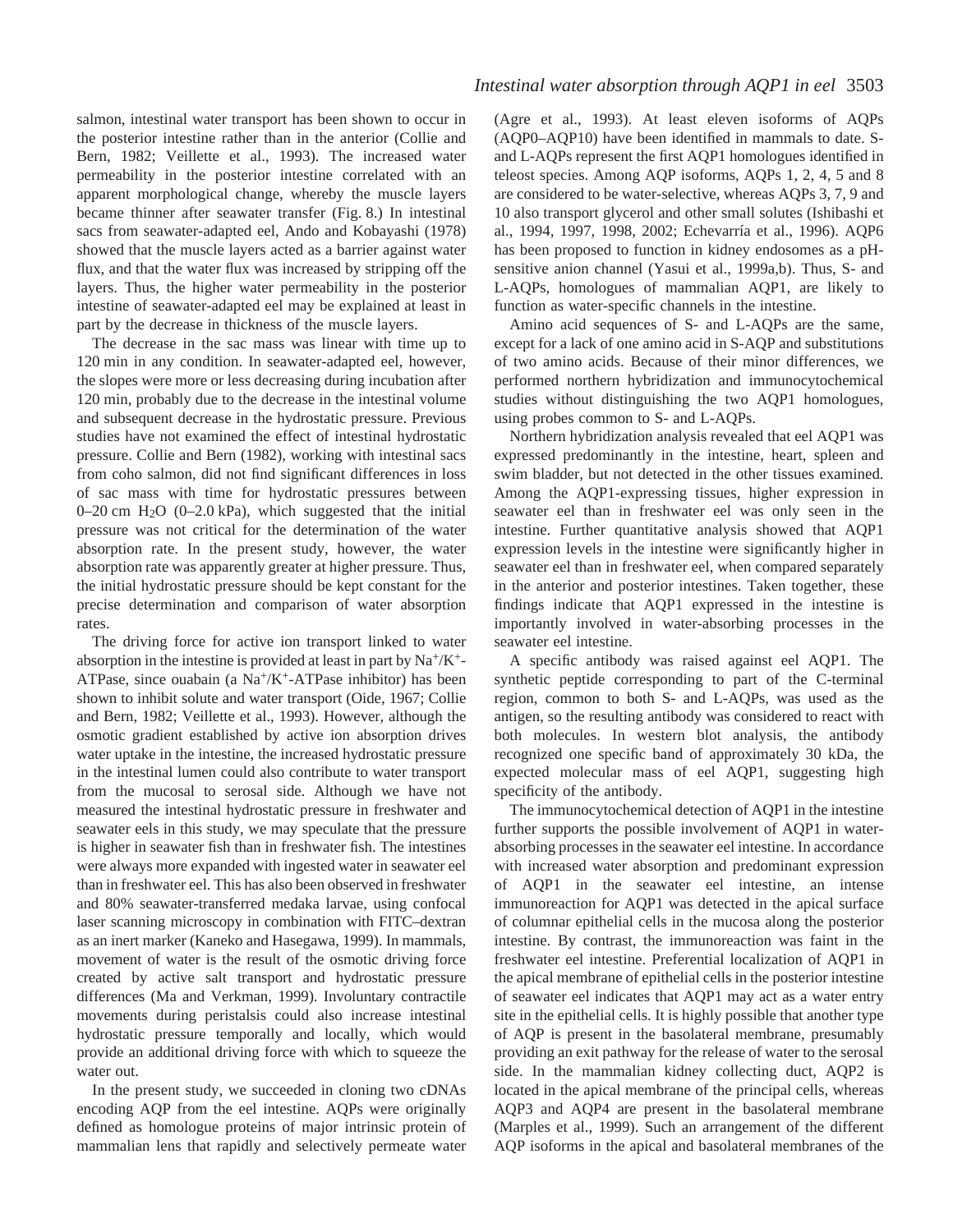epithelial cells would generally provide a transcellular pathway for water movement. By contrast, although several AQP isoforms are expressed in the mammalian gastrointestinal tract, AQPs have not been localized to the apical membrane of mammalian enterocytes (Ma and Verkman, 1999). Thus, AQPs do not appear to be the primary pathway for water absorption in mammalian intestines.

In European eel, the expression of AQP3 has been shown in the intestine as well as in the gills, eye and esophagus (Cutler and Cramb, 2002). In contrast with Japanese eel AQP1, European eel AQP3 is not likely to be responsible for intestinal water absorption. There was no apparent difference in AQP3 expression between freshwater- and seawater-acclimated eels (Cutler and Cramb, 2002), and AQP3 immunoreactivity was not detected in epithelial cells but in 'intra-epithelial macrophage-like cells' in the intestine (Lignot et al., 2002).

In addition to epithelial cells in the intestinal mucosa, AQP1 immunoreaction was observed in endothelial cells of blood vessels distributed in the muscularis, submucosa and mucosa of the intestine. Similarly, in mammals, the expression of AQP1 has been observed in microvascular endothelia of various tissues (Verkman, 2002), including the respiratory system (Nielsen et al., 1997) and kidney (Nielsen et al., 1995). Considering that AQP1 expressed in microvascular endothelia has a role in osmotically driven water transport in mammals, it is most probable that water absorbed through the intestinal epithelium would then move extracellularly to blood vessels to flow into the blood circulation.

In the present study, a higher drinking rate was confirmed in seawater-adapted eel than in freshwater-adapted eel. The subsequent water absorption occurred mainly in the posterior intestine. In addition to decreased osmolality of ingested water through active ion absorption, increased hydrostatic pressure may drive water from the mucosal to serosal side through the water-permeable apical membrane of epithelial cells in the posterior intestine of seawater-adapted eel. Increased water permeability of the posterior intestinal wall in seawater eel is attributed to AQP1, which is extensively distributed in the apical membrane of the epithelial cells. The decrease in the thickness of the muscularis would further facilitate the water movement from the epithelial cells in the mucosa to blood vessels in the outer layers in the intestine.

#### **References**

- **Agre, P., Preston, G. M., Smith, B. L., Jung, J. S., Raina, S., Moon, C., Guggino, W. B. and Nielsen, S.** (1993). Aquaporin CHIP: the archetypal molecular water channel. *Am. J. Physiol.* **265**, F463-F476.
- **Altschul, S. F., Madden, T. L., Schaffer, A. A., Zhang, J., Zhang, Z., Miller, W. and Lipman, D. J.** (1997). Gapped BLAST and PSI-BLAST: a new generation of protein database search programs. *Nucl. Acids Res.* **25**, 3389-3402.
- **Ando, M. and Kobayashi, M.** (1978). Effects of stripping of the outer layers of the eel intestine on salt and water transport. *Comp. Biochem. Physiol.* **61A**, 497-501.
- **Bentley, P. J.** (2002). *Endocrines and Osmoregulation*. *Zoophysiology* Vol. 39. Berlin: Springer.
- **Chrispeels, M. J. and Agre, P.** (1994). Aquaporins: water channel proteins of plant and animal cells. *Trends Biochem. Sci.* **19**, 421-425.
- **Collie, N. L. and Bern, H. A.** (1982). Changes in intestinal fluid transport associated with smoltification and seawater adaptation in coho salmon, *Oncorhynchus kisutch* (Walbaum). *J. Fish Biol.* **21**, 337-348.
- **Connolly, D. L., Shanahan, C. M. and Weissberg, P. L.** (1998). The aquaporins. A family of water channel proteins. *Int. Biochem. Cell Biol.* **30**, 169-172.
- **Cutler, C. P. and Cramb, G.** (2002). Branchial expression of aquaporin 3 (AQP-3) homologue is downregulated in the European eel *Anguilla anguilla* following seawater acclimation. *J. Exp. Biol.* **205**, 2643-2651.
- **Echevarría, M., Windhager, E. E. and Frindt, G.** (1996). Selectivity of the renal collecting duct water channel aquaporin-3. *J. Biol. Chem.* **271**, 25079- 25082.
- **Evans, D. H.** (ed.) (1993). Osmotic and ionic regulation. In *The Physiology of Fishes*, pp. 315-341. Boca Raton: CRC Press.
- **Gaitskell, R. E. and Chester Jones, I.** (1971). Drinking and urine production in the European eel (*Anguilla anguilla* L.). *Gen. Comp. Endocrinol.* **16**, 478- 483.
- **Hickman, C. P., Jr** (1968). Ingestion, intestinal absorption, and elimination of seawater and salts in the southern flounder, *Paralichthys lethostigma*. *Can. J. Zool.* **46**, 457-466.
- **Hirano, T. and Mayer-Gostan, N.** (1976). Eel esophagus as an osmoregulatory organ. *Proc. Natl. Acad. Sci. USA* **73**, 1348-1350.
- **Hirata, T., Kaneko, T., Ono, T., Nakazato, T., Furukawa, N., Hasegawa, S., Wakabayashi, S., Shigekawa, M., Chang, M.-H., Romero, M. and** Hirose, S. (2003). Mechanism of acid adaptation of a fish living in a pH 3.5 lake. *Am. J. Physiol.* **284**, R1199-R1212.
- **Hsu, S. M., Raine, L. and Fanger, H.** (1981). Use of avidin-biotin-peroxidase complex (ABC) in immunoperoxidase techniques: a comparison between ABC and unlabeled antibody (PAP) procedures. *J. Histochem. Cytochem.* **29**, 577-580.
- **Ishibashi, K., Kuwahara, M., Gu, Y., Kageyama, Y., Tohsaka, A., Suzuki, F., Marumo, F. and Sasaki, S.** (1997). Cloning and functional expression of a new water channel abundantly expressed in the testis permeable to water, glycerol, and urea. *J. Biol. Chem.* **272**, 20782-20786.
- **Ishibashi, K., Kuwahara, M., Gu, Y., Tanaka, Y., Marumo, F. and Sasaki, S.** (1998). Cloning and functional expression of a new aquaporin (AQP9) abundantly expressed in the peripheral leukocytes permeable to water and urea, but not to glycerol. *Biochem. Biophys. Res. Commun.* **244**, 268-274.
- **Ishibashi, K., Kuwahara, M. and Sasaki, S.** (2000). Molecular biology of aquaporins. *Rev. Physiol. Biochem. Pharmacol.* **141**, 1-32.
- **Ishibashi, K., Morinaga, T., Kuwahara, M., Sasaki, S. and Imai, M.** (2002). Cloning and identification of a new member of water channel (AQP10) as an aquaglyceroporin. *Biochem. Biophys. Acta* **1576**, 335-340.
- **Ishibashi, K., Sasaki, S., Fushimi, K., Uchida, S., Kuwahara, M., Saito, H., Furukawa, T., Nakajima, K., Yamaguchi, Y., Gojobori, T. and Marumo, F.** (1994). Molecular cloning and expression of a member of the aquaporin family with permeability to glycerol and urea in addition to water expressed at the basolateral membrane of kidney collecting duct cells. *Proc. Natl. Acad. Sci. USA* **91**, 6269-6273.
- **Kaneko, T. and Hasegawa, S.** (1999). Application of laser scanning microscopy to morphological observations on drinking in freshwater medaka larvae and those exposed to 80% seawater. *Fish. Sci.* **65**, 492-493.
- **King, L. S., Yasui, M. and Agre, P.** (2000). Aquaporins in health and disease. *Mol. Med. Today* **6**, 60-65.
- Kirsch, R. and Meister, M. F. (1982). Progressive processing of ingested water in the gut of sea-water teleosts. *J. Exp. Biol.* **98**, 67-81.
- **Kobayashi, H., Uemura, H., Takei, Y., Itatsu, N., Ozawa, M. and Ichinohe, K.** (1983). Drinking induced by angiotensin II in fishes. *Gen. Comp. Endocrinol.* **49**, 295-306.
- **Lignot, J.-H., Cutler, C. P., Hazon, N. and Cramb, G.** (2002). Immunolocalisation of aquaporin 3 in the gill and gastrointestinal tract of the European eel *Anguilla anguilla* (L.). *J. Exp. Biol.* **205**, 2653-2663.
- **Ma, T. and Verkman, A. S.** (1999). Aquaporin water channels in gastrointestinal physiology. *J. Physiol.* **517**, 317-326.
- **Marples, D., Frøkiaer, J. and Nielsen, S.** (1999). Long-term regulation of aquaporins in the kidney. *Am. J. Physiol*. **276**, F331-F339.
- **Matsuzaki, T., Tajika, Y., Tserentsoodol, N., Suzuki., T., Aoki, T.,** Hagiwara, H. and Takata, K. (2002). Aquaporins: a water channel family. *Anat. Sci. Int*. **77**, 85-93.
- Nielsen, S., King, L. S., Christensen, B. M. and Agre, P. (1997). Aquaporins in complex tissues. II. Subcellular distribution in respiratory and glandular tissues of rat. *Am. J. Physiol.* **273**, C1549-C1561.
- **Nielsen, S., Pallone, T., Smith, B. L., Christensen, E. I., Agre, P. and Maunsbach, A. B.** (1995). Aquaporin-1 water channels in short and long